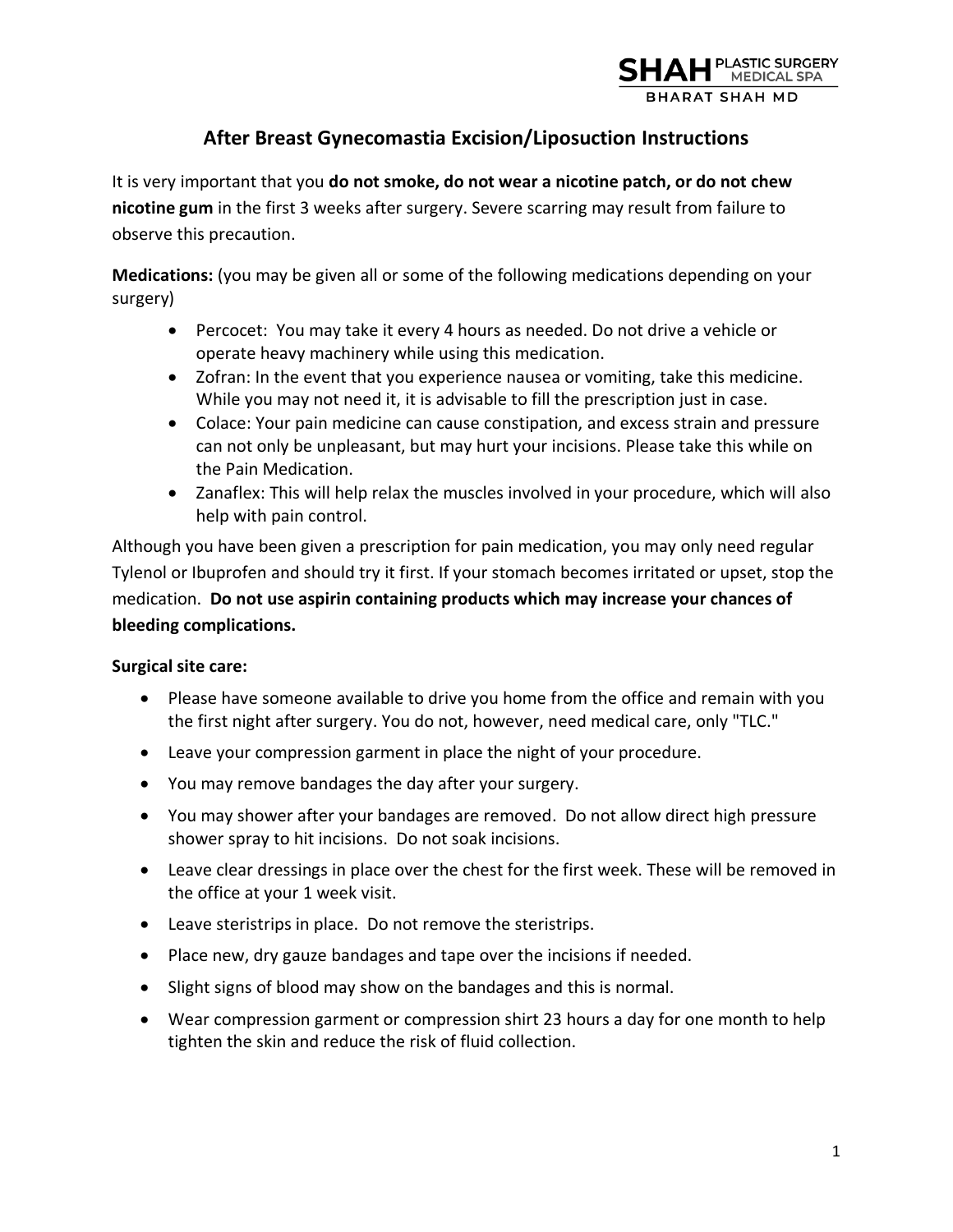

## **Drain care (if needed):**

- Empty and record drainage from drains every 12 hours. A drain will not be removed until there is less than 30ml of output from the drain in a 24 hour period.
- Your drain will be removed typically after 7-10 days.

#### **Post Operative Range of Motion Exercises:**

- To reduce tightness in the chest and shoulder muscles after breast surgery, we recommend that you perform this gentle stretch beginning the night of surgery and then twice daily after surgery:
	- Stand next to a wall and place your hand on the wall. Gently walk your fingers up the wall until you feel a stretch. Hold that position for 15 seconds.
	- Perform this stretch on each side.
- This works well if performed twice a day, but if you feel that it is still tight, you may perform it more frequently.
- Slow and easy stretching helps to prevent shoulder problems and muscle spasm after surgery.

#### **Activities:**

- Rest with your head of the bed at about 30° elevation, especially when you sleep.
- No heavy lifting for four (4) weeks. Do not push, pull or lift anything heavy (over 20lbs).
- You may ambulate the night of your procedure. Walk with assistance to the bathroom, living room, etc. starting the night of your procedure. You are not on bed rest.
- Avoid strenuous activity, getting overheated or sunbathing for three weeks. Avoid blowing your nose, coughing, straining, or raising your blood pressure.
- Do not engage in sexual activity for a minimum of two weeks after surgery.

#### **Return to Particular Activities**

- 2 weeks after surgery: you may return to nonimpact aerobics (stair master, low-speed elliptical)
- 4 weeks after surgery: may begin running, but wear an athletic compression shirt for the next 2 weeks (post op week 5 and 6)
- 6-8 weeks after surgery: may begin push-ups, pull-ups and swimming.
- With all activities, it is important to listen to your body. Don't push too hard, take it "low and slow"
- Avoid quick, hard movements that could break a suture or tear the incision apart. Avoid excessive lifting that can cause increased pressure and possible bleeding.